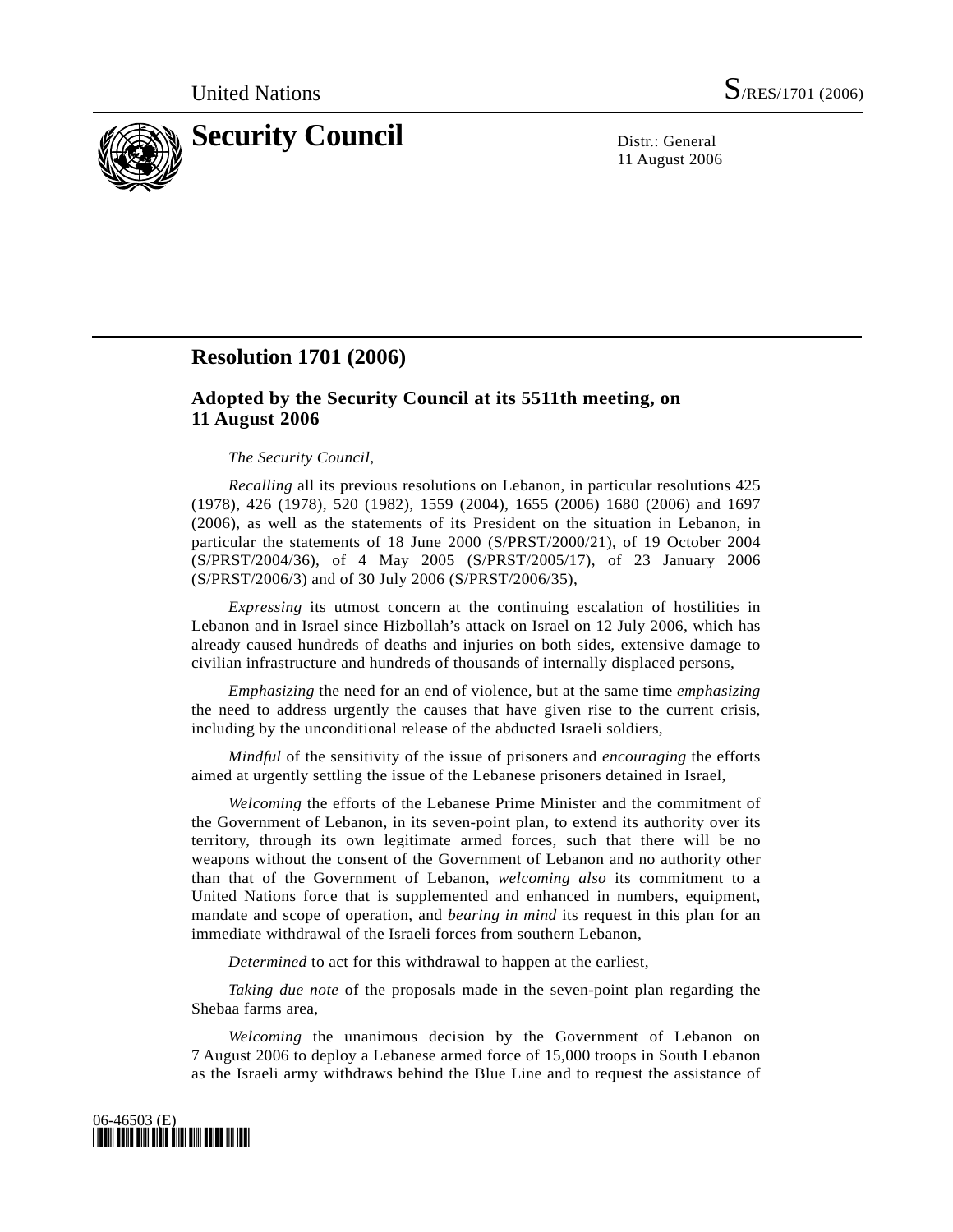additional forces from the United Nations Interim Force in Lebanon (UNIFIL) as needed, to facilitate the entry of the Lebanese armed forces into the region and to restate its intention to strengthen the Lebanese armed forces with material as needed to enable it to perform its duties,

*Aware* of its responsibilities to help secure a permanent ceasefire and a longterm solution to the conflict,

*Determining* that the situation in Lebanon constitutes a threat to international peace and security,

 1. *Calls for* a full cessation of hostilities based upon, in particular, the immediate cessation by Hizbollah of all attacks and the immediate cessation by Israel of all offensive military operations;

 2. Upon full cessation of hostilities, *calls upon* the Government of Lebanon and UNIFIL as authorized by paragraph 11 to deploy their forces together throughout the South and *calls upon* the Government of Israel, as that deployment begins, to withdraw all of its forces from southern Lebanon in parallel;

 3. *Emphasizes* the importance of the extension of the control of the Government of Lebanon over all Lebanese territory in accordance with the provisions of resolution 1559 (2004) and resolution 1680 (2006), and of the relevant provisions of the Taif Accords, for it to exercise its full sovereignty, so that there will be no weapons without the consent of the Government of Lebanon and no authority other than that of the Government of Lebanon;

4. *Reiterates* its strong support for full respect for the Blue Line;

 5. *Also reiterates* its strong support, as recalled in all its previous relevant resolutions, for the territorial integrity, sovereignty and political independence of Lebanon within its internationally recognized borders, as contemplated by the Israeli-Lebanese General Armistice Agreement of 23 March 1949;

 6. *Calls on* the international community to take immediate steps to extend its financial and humanitarian assistance to the Lebanese people, including through facilitating the safe return of displaced persons and, under the authority of the Government of Lebanon, reopening airports and harbours, consistent with paragraphs 14 and 15, and *calls on* it also to consider further assistance in the future to contribute to the reconstruction and development of Lebanon;

 7. *Affirms* that all parties are responsible for ensuring that no action is taken contrary to paragraph 1 that might adversely affect the search for a long-term solution, humanitarian access to civilian populations, including safe passage for humanitarian convoys, or the voluntary and safe return of displaced persons, and *calls on* all parties to comply with this responsibility and to cooperate with the Security Council;

 8. *Calls for* Israel and Lebanon to support a permanent ceasefire and a longterm solution based on the following principles and elements:

– full respect for the Blue Line by both parties;

 – security arrangements to prevent the resumption of hostilities, including the establishment between the Blue Line and the Litani river of an area free of any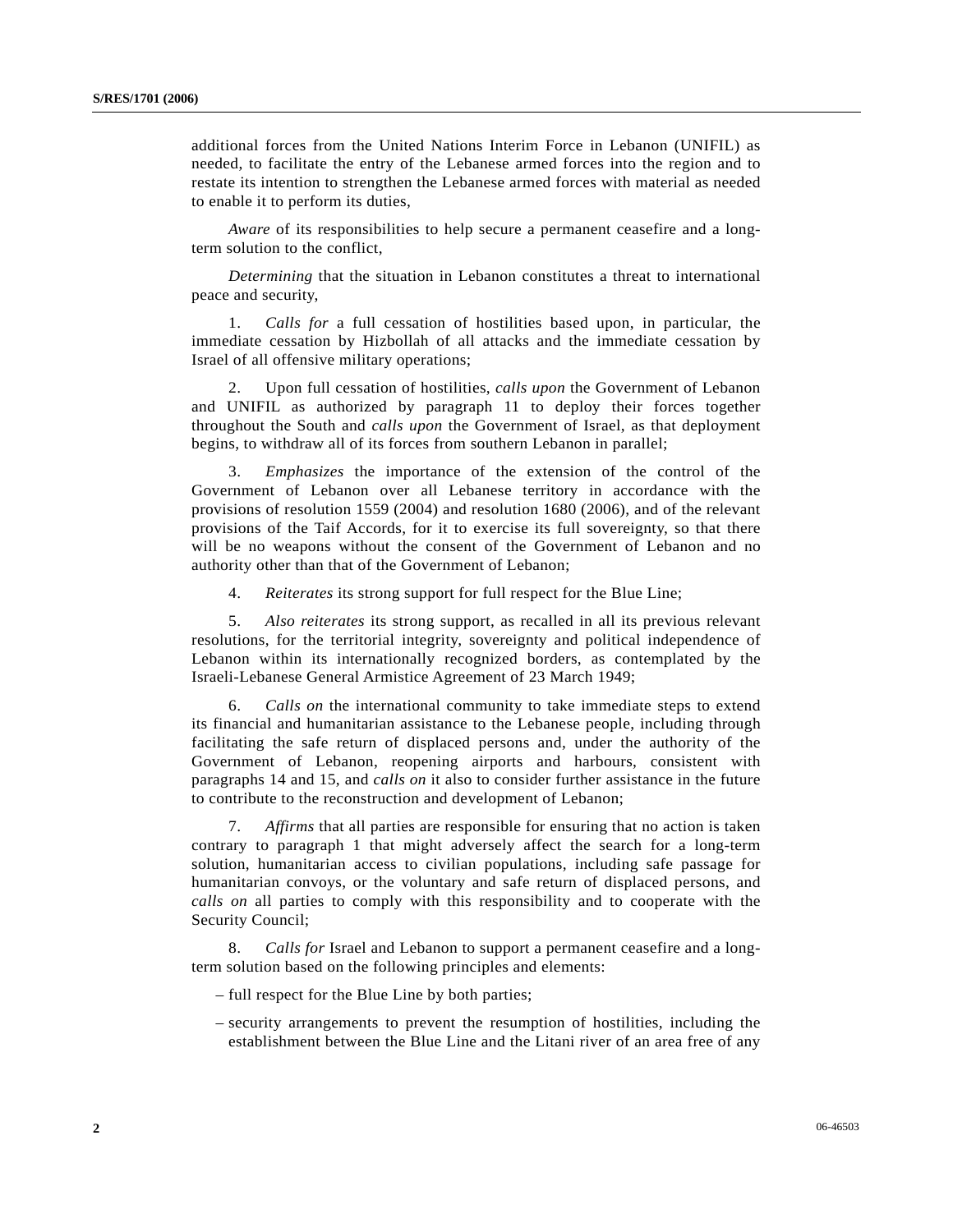armed personnel, assets and weapons other than those of the Government of Lebanon and of UNIFIL as authorized in paragraph 11, deployed in this area;

- full implementation of the relevant provisions of the Taif Accords, and of resolutions 1559 (2004) and 1680 (2006), that require the disarmament of all armed groups in Lebanon, so that, pursuant to the Lebanese cabinet decision of 27 July 2006, there will be no weapons or authority in Lebanon other than that of the Lebanese State;
- no foreign forces in Lebanon without the consent of its Government;
- no sales or supply of arms and related materiel to Lebanon except as authorized by its Government;
- provision to the United Nations of all remaining maps of landmines in Lebanon in Israel's possession;

 9. *Invites* the Secretary-General to support efforts to secure as soon as possible agreements in principle from the Government of Lebanon and the Government of Israel to the principles and elements for a long-term solution as set forth in paragraph 8, and *expresses* its intention to be actively involved;

 10. *Requests* the Secretary-General to develop, in liaison with relevant international actors and the concerned parties, proposals to implement the relevant provisions of the Taif Accords, and resolutions 1559 (2004) and 1680 (2006), including disarmament, and for delineation of the international borders of Lebanon, especially in those areas where the border is disputed or uncertain, including by dealing with the Shebaa farms area, and to present to the Security Council those proposals within thirty days;

 11. *Decides*, in order to supplement and enhance the force in numbers, equipment, mandate and scope of operations, to authorize an increase in the force strength of UNIFIL to a maximum of 15,000 troops, and that the force shall, in addition to carrying out its mandate under resolutions 425 and 426 (1978):

(a) Monitor the cessation of hostilities;

 (b) Accompany and support the Lebanese armed forces as they deploy throughout the South, including along the Blue Line, as Israel withdraws its armed forces from Lebanon as provided in paragraph 2;

 (c) Coordinate its activities related to paragraph 11 (b) with the Government of Lebanon and the Government of Israel;

 (d) Extend its assistance to help ensure humanitarian access to civilian populations and the voluntary and safe return of displaced persons;

 (e) Assist the Lebanese armed forces in taking steps towards the establishment of the area as referred to in paragraph 8;

 (f) Assist the Government of Lebanon, at its request, to implement paragraph 14;

 12. Acting in support of a request from the Government of Lebanon to deploy an international force to assist it to exercise its authority throughout the territory, *authorizes* UNIFIL to take all necessary action in areas of deployment of its forces and as it deems within its capabilities, to ensure that its area of operations